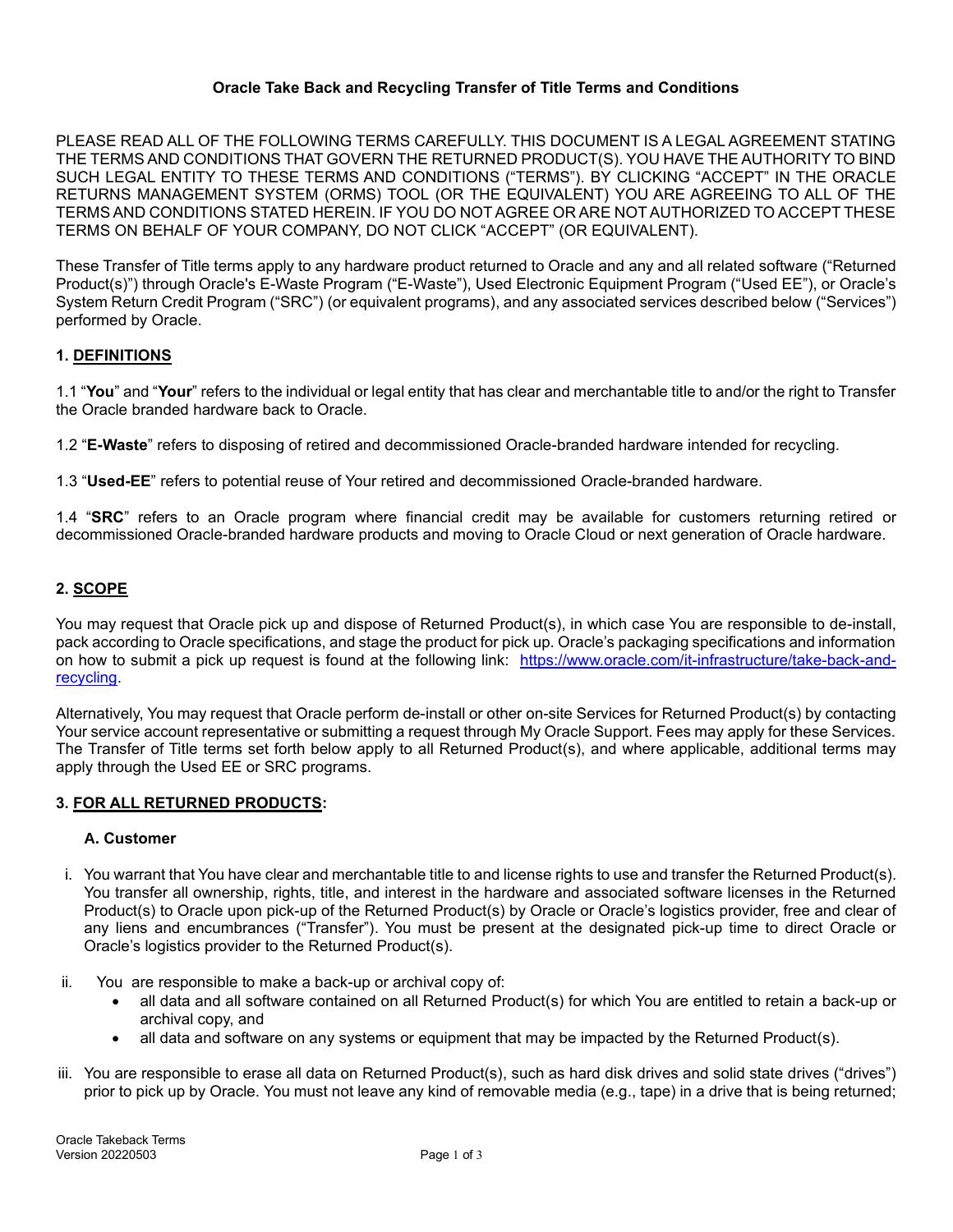if You need assistance with removal of media from a drive, You shall contact an Oracle service manager in advance of the scheduled pickup time.

- iv. You warrant, at the time of return, that the Returned Product(s) is/are generally in working condition and there are no hazardous or counterfeit, materials introduced after the original delivery of the product(s) to You that make the Returned Product(s) unsuitable for lawful use, recycling, or other disposition by Oracle.
- v. You will remain solely liable for any costs, expenses, fees, duties, charges and any other obligations or liabilities for:
	- a. the Returned Product(s) prior to the Transfer; and
	- b. any Returned Product(s) that You did not have clear and merchantable title to and/or the right to Transfer to **Oracle**

### **B. Oracle**

- i. Oracle will pick up, transport, and recycle or otherwise dispose of Returned Product(s) in compliance with applicable law, and Oracle will be responsible for any associated fees.
- ii. Oracle will erase data in accordance with NIST 800-88 guidelines before reuse at Oracle's site. Any Returned Product(s) not targeted for reuse will be destroyed and recycled. For an explanation of Oracle's recycling process see: <https://www.oracle.com/it-infrastructure/take-back-and-recycling>
- iii. It may not be possible for Oracle to identify and return Returned Product(s) shipped or made available for pickup in error (e.g., wrong product, additional product) by You. Oracle is not responsible for any costs of returning or re-installing Returned Product(s).

#### **4. ORACLE TAKE BACK PROGRAM**

Oracle may not offer its E-Waste, Used EE, or SRC Programs (or equivalent programs or services) in every country or for all hardware products. Oracle may, in its discretion, decline specific requests for Returned Product(s), where, for example, the products are damaged or contain hazardous or counterfeit materials introduced after original delivery of the Returned Product(s) that prevent lawful use, recycling or other disposition. Oracle reserves the right to change or modify these terms and conditions at any time.

Except for any applicable credits under the SRC Program, all Product Returns are at no cost to Customer.

## **5. EXPORT**

Export laws and regulations of the United States and any other relevant local export laws and regulations apply to the Returned Product. Where applicable, if You were the Importer of Record for the original Product(s), You will also be the Exporter of Record for the Returned Product(s), and You agree to obtain any applicable export licenses. You agree that such export laws govern Your use of the programs (including technical data), hardware (including any integrated software and operating system(s)) and any Services deliverables provided under these Terms, and You agree to comply with all such export laws and regulations (including "deemed export" and "deemed re-export" regulations). You agree that no data, information, program, hardware (including any integrated software and operating system(s)) and/or materials resulting from Services (or direct product thereof) will be exported, directly or indirectly, in violation of these laws, or will be used for any purpose prohibited by these laws including, without limitation, nuclear, chemical, or biological weapons proliferation, or development of missile technology. You shall include the following notice on commercial invoices involved in the transfer, export or re-export of the programs and hardware (including any integrated software and operating systems(s)): "THESE ITEMS ARE CONTROLLED BY THE U.S. GOVERNMENT AND AUTHORIZED FOR EXPORT ONLY TO THE COUNTRY OF ULTIMATE DESTINATION FOR USE BY THE ULTIMATE CONSIGNEE OR END USER(S) HEREIN IDENTIFIED. THEY MAY NOT BE RESOLD, TRANSFERRED, OR OTHERWISE DISPOSED OF, TO ANY OTHER COUNTRYY OR TO ANY PERSON OTHER THAN THE AUTHORIZED ULITMATE CONSIGNEE OR END-USER(S), EITHER IN THEIR ORIGINAL FORM OR AFTER BEING INCORPORATED INTO OTHER ITEMS, WITHOUT FIRST OBTAINING APPROVAL FROM THE U.S. GOVERNMENT OR AS OTHERWISE AUTHORIZED BY U.S. LAWS AND REGULATIONS."